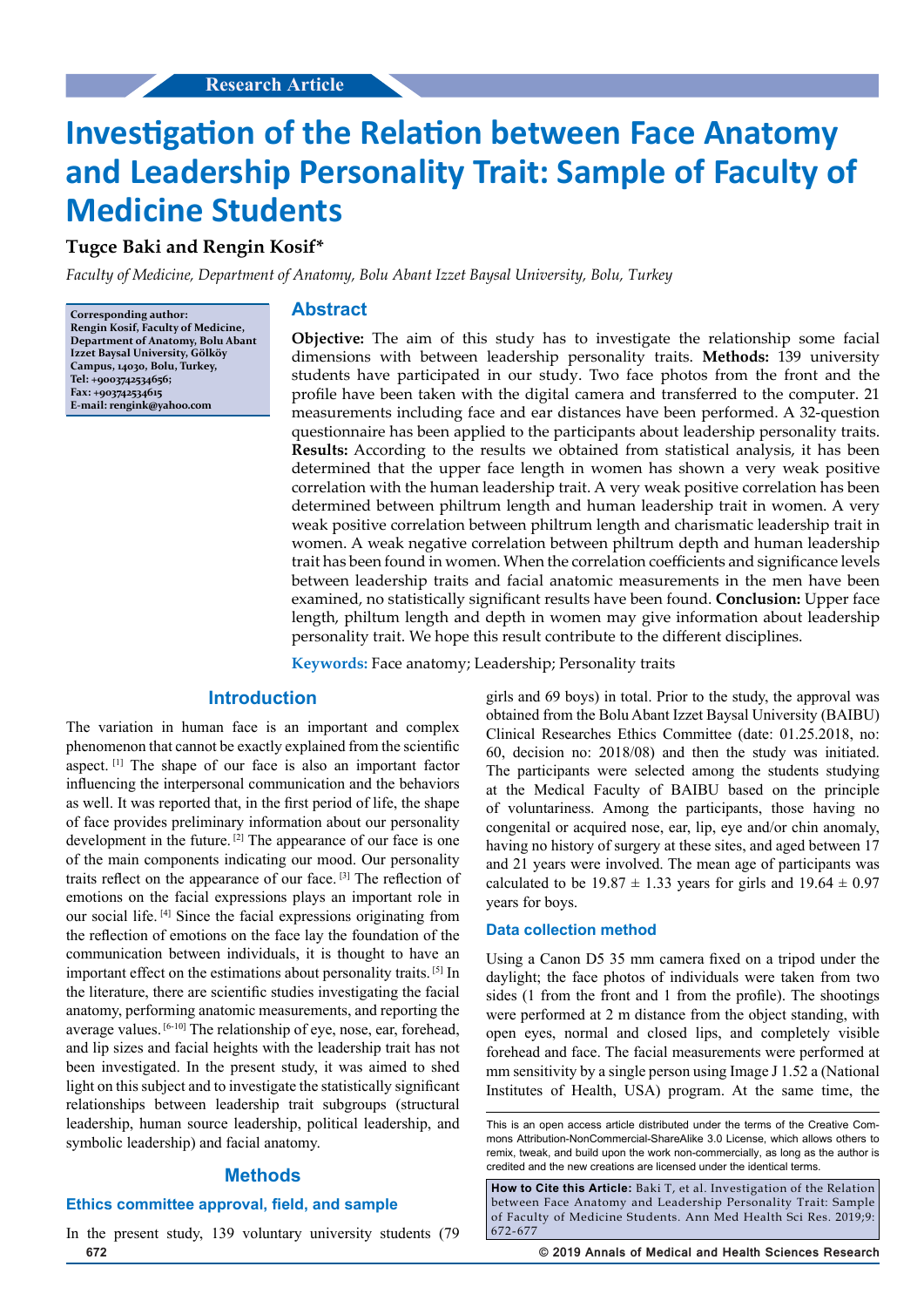participants were asked to fill a 32-item Leadership Orientation Scale. For this purpose, the survey, which was developed by Mahçe Dereli and reliability and validity of which were tested for the Turkish population. [11] She was informed about the use of her scale in the present study, and her approval was obtained. The titles of structural leadership, human source leadership, symbolic leadership, and political leadership were analyzed.

23 measurements performed on the photos of female and male university students aged between 17 and 21 years by using Image J 1.52 a (National Institutes of Health, USA) program are as follows [Table 1] [Figures 1 and 2]. In measuring the distances, the study carried out by Ashgari et al. was taken as basis. [9]

It was recorded if the earlobe is attached and if there is Darwin tubercle in the earlap [Figure 3]. The method developed by Susan J. Astley was used in measuring the philtrum depth. Philtrum depth was rated between 1: deepest and 5: most shallow. [12]

The measurements were recorded in Excel software and the statistical significance was analyzed. Statistical analyses were performed using SPSS (IBM SPSS for Windows, Ver.24) program. The mean values and standard deviations of the measurements were calculated. In comparing the groups' mean values for continuous variables, independent t-test or One-Way Variance Analysis (ANOVA) was used. For the comparisons, in which statistically significant differences were observed, the Duncan test was used for determining the categories. Pearson's correlation coefficients were calculated for determining the relationship between leadership trait and facial measurements. For the categorical variables, Chi-Square test was used for determining the leadership categories. The statistical significance level was set to  $p<0.05$ .

#### **Results**

The mean values and standard deviations of anatomic facial measurements are expressed in mm and presented in Table 2. The distance between eyebrows, the distance between the beginnings of eyebrow and eye, and the earlobe width were found to be statistically significantly higher among girls when compared to the boys. Among the boys, the nose length, width, and height, lower face length, forehead width, mouth width, and upper lip thickness values were found to be higher than among the girls.

In Tables 3 and 4, the results regarding the relationship of the percentage of Darwin's tubercle and attached earlobe's presence with the sex and the relationships between sex and presence of attached earlobe and between sex and presence of Darwin's tubercle are presented. Among boys and girls, the presence of Darwin's tubercle was found to have no relationship with leadership. Besides that, the presence of attached or free earlobe was also found to have no relationship with leadership among boys and girls.

Given the correlation coefficients and significance levels between the leadership trait and facial anatomic results of the boys, it was determined that there was no statistically significant

#### **Table 1: Measured anatomical distances.**

| Eye Width (EW)                    |
|-----------------------------------|
| Distance Between Eyebrow<br>(DEB) |
| Nose Length (NL)                  |
| Nose Height (NH)                  |
| Lower Face Height (LFH)           |
| Forehead Width (FW)               |
| Philtrum Length (PL)              |
| Upper Lip Thickness (UT)          |
| Mouth Width (MW)                  |
| Ear Width (EW)                    |
| Ear Lobe Length (ELL)             |
| Darwin Tubercle: Have or not      |

Distance Between Eyes (DE) Distance Between The Beginning of Eye and Eyebrow (DEEB) Nose Width (NW) Upper Face Length (UFL) Middle Face Length (MFL) Midle Face Width (MFW) Philtrum Depth (PD) Lower Lip Thickness (LT) Ear Length (EL) Ear Lobe Width (ELW) Ear Lobe: Free or Attached



**Figure 1:** Eye Width (EW), Distance Between Eyes (DE), Distance Between Eyebrow (DEB), Distance Between the Beginning of Eye and Eyebrow (DEEB), Nose Width (NW), Upper Face Length (UFL), Lower Face Lenght (LFL), Middle Face Length (MFL), Forehead Width (FW), Middle Face Width (MFW), Philtrum Length (PL), Upper Lip Thickness (UT), Lower Lip Thickness (LT), Mouth Width (MW).



**Figure 2:** Nose Length (NL), Nose Height (NH), Ear Length (EL), Ear Width (EW), Ear Lobe Width (ELW), Ear Lobe Length (ELL).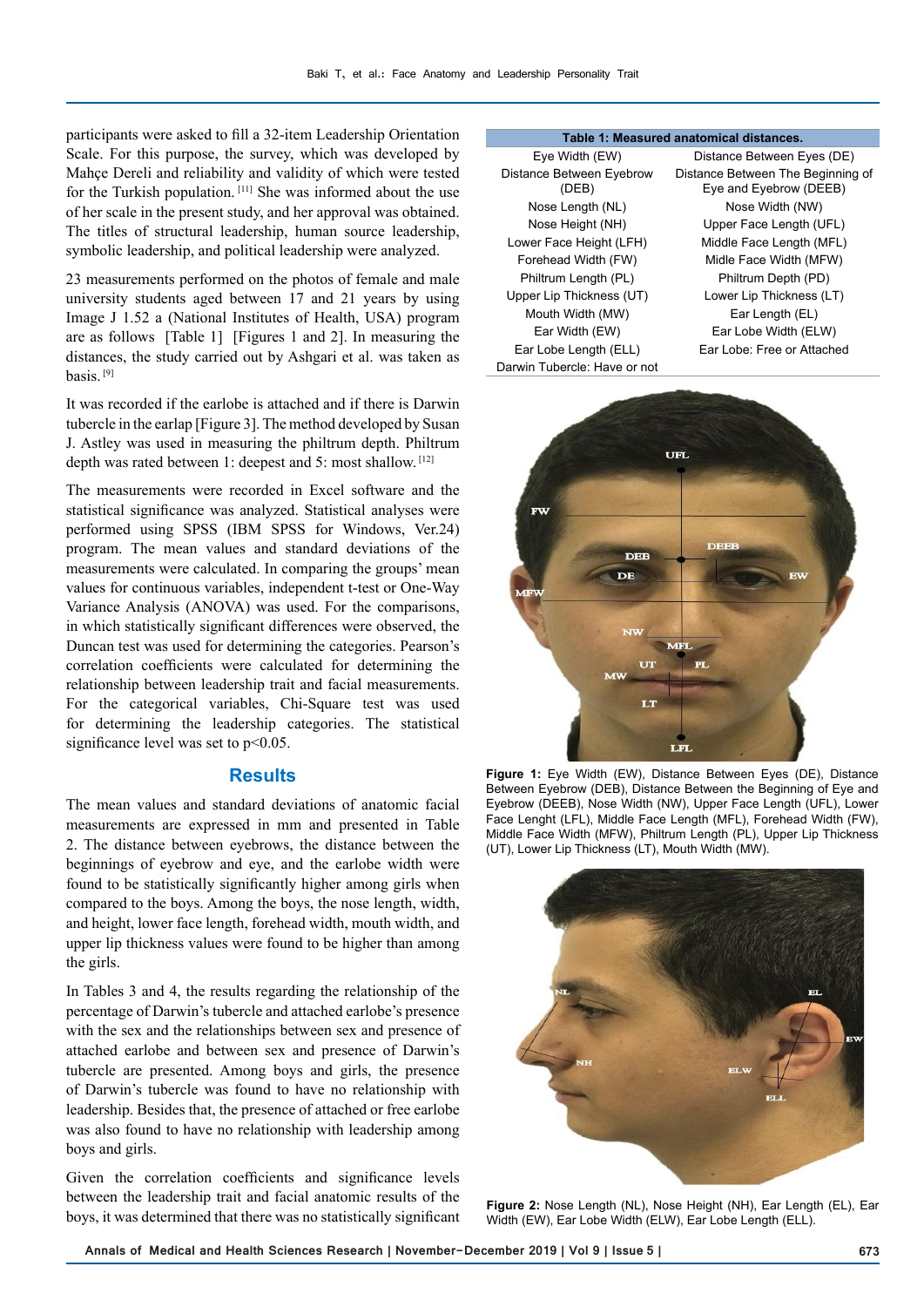

**Figure 3:** A) Free ear lobe B) Attached ear lobe C) Darwin tubercle presence.

| Table 2: Comparison of mean values of measurements related to gender. |             |       |        |        |         |  |  |
|-----------------------------------------------------------------------|-------------|-------|--------|--------|---------|--|--|
|                                                                       | Gender      |       |        |        |         |  |  |
| <b>Variables</b>                                                      | <b>Male</b> |       |        | Female |         |  |  |
|                                                                       | Mean        | Sd    | Mean   | Sd     | p-value |  |  |
| Eye Width                                                             | 33,17       | 4,11  | 32,73  | 3,15   | 0,482   |  |  |
| Distance Between Eyes                                                 | 38,32       | 5,78  | 38,13  | 4,73   | 0,836   |  |  |
| Distance Between Eyebrow                                              | 22,10       | 5,28  | 25,64  | 4,62   | < 0,001 |  |  |
| Distance Between The Beginning Of Eye And Eyebrow                     | 17,54       | 4,02  | 19,10  | 3,37   | 0,014   |  |  |
| Nose Length                                                           | 55,15       | 5,95  | 51,28  | 7,97   | 0,001   |  |  |
| Nose Width                                                            | 44,28       | 6,27  | 40,49  | 4,31   | < 0.001 |  |  |
| Nose Height                                                           | 34,87       | 3,80  | 31,72  | 4,33   | < 0,001 |  |  |
| Upper Face Length                                                     | 61,90       | 7,73  | 64,14  | 8,16   | 0,099   |  |  |
| Middle Face Length                                                    | 67,92       | 8,21  | 68,79  | 7,64   | 0,520   |  |  |
| Lower Face Height                                                     | 80,74       | 13,86 | 74,15  | 10,05  | 0,002   |  |  |
| Forehead Width                                                        | 134,55      | 18,04 | 125,13 | 14,55  | 0,001   |  |  |
| Middle Face Width                                                     | 156,12      | 22,02 | 155,50 | 17, 12 | 0,852   |  |  |
| Mouth Width                                                           | 56,78       | 8,50  | 53,17  | 5,66   | 0,004   |  |  |
| <b>Upper Lip Thickness</b>                                            | 9,78        | 2,19  | 8,50   | 1,93   | < 0,001 |  |  |
| Lower Lip Thickness                                                   | 11,79       | 2,25  | 11,22  | 2,06   | 0,125   |  |  |
| Philtrum Length                                                       | 18,22       | 4,16  | 16,94  | 3,84   | 0,062   |  |  |
| Philtrum Depth                                                        | 2,28        | 0,92  | 2,33   | ,99    | 0,743   |  |  |
| Ear Length                                                            | 78,95       | 9,99  | 75,66  | 7,86   | 0,032   |  |  |
| Ear Width                                                             | 37,32       | 4,37  | 35,59  | 5,80   | 0,048   |  |  |
| Ear Lobe Length                                                       | 21,95       | 3,38  | 21,76  | 3,83   | 0,748   |  |  |
| Ear Lobe Width                                                        | 21,92       | 4,11  | 24,43  | 4,89   | 0,001   |  |  |
|                                                                       |             |       |        |        |         |  |  |

| Table 3: Darwin tubercle distributions and correlations. |          |        |       |       |        |       |       |         |
|----------------------------------------------------------|----------|--------|-------|-------|--------|-------|-------|---------|
| Variables                                                |          | Gender |       |       |        |       |       |         |
|                                                          |          | Male   |       |       | Female |       |       | p-value |
|                                                          | Absent   | 51     | 73.9% | 53.7% | 44     | 62.9% | 46,3% | 0,161   |
| Darwin tubercle                                          | Presence | 18     | 26.1% | 40.9% | 26     | 37.1% | 59.1% |         |
|                                                          |          |        |       |       |        |       |       |         |

| Table 4: Ear lobe morphology distributions and correlations. |          |    |       |       |    |        |       |         |  |
|--------------------------------------------------------------|----------|----|-------|-------|----|--------|-------|---------|--|
| Gender                                                       |          |    |       |       |    |        |       |         |  |
|                                                              |          |    | Male  |       |    | Female |       | p-value |  |
|                                                              | Free     | 45 | 65.2% | 45.9% | 53 | 75.7%  | 54,1% |         |  |
| Ear lobe                                                     | Attached | 24 | 34.8% | 58.5% |    | 24.3%  | 41.5% | 0,175   |  |

result. However, the correlation (r) and significance (p) values for the relationship between leadership trait and anatomic measurements among the girls are presented in Table 5.

Given the correlation coefficients and significance levels for the relationship between leadership trait and facial anatomy measurements among the girls, it can be seen that upper face length showed a very weak and positive correlation with human source leadership ( $r=0.242$ ;  $p=0.031$ ). As the upper face length of the girls increases, the human source leadership trait also

increases. A very weak and positive correlation was determined between philtrum length and human source leadership among the girls  $(r=0.252; p=0.036)$ . As the philtrum length increases, the human source leadership trait of the girls also increases. A very weak and positive correlation was found between philtrum length and symbolic leadership trait among the girls (r=0.256; p=0.032). As the philtrum length increases, the symbolic leadership trait of girls also increases. A weak and negative correlation was determined between the philtrum depth and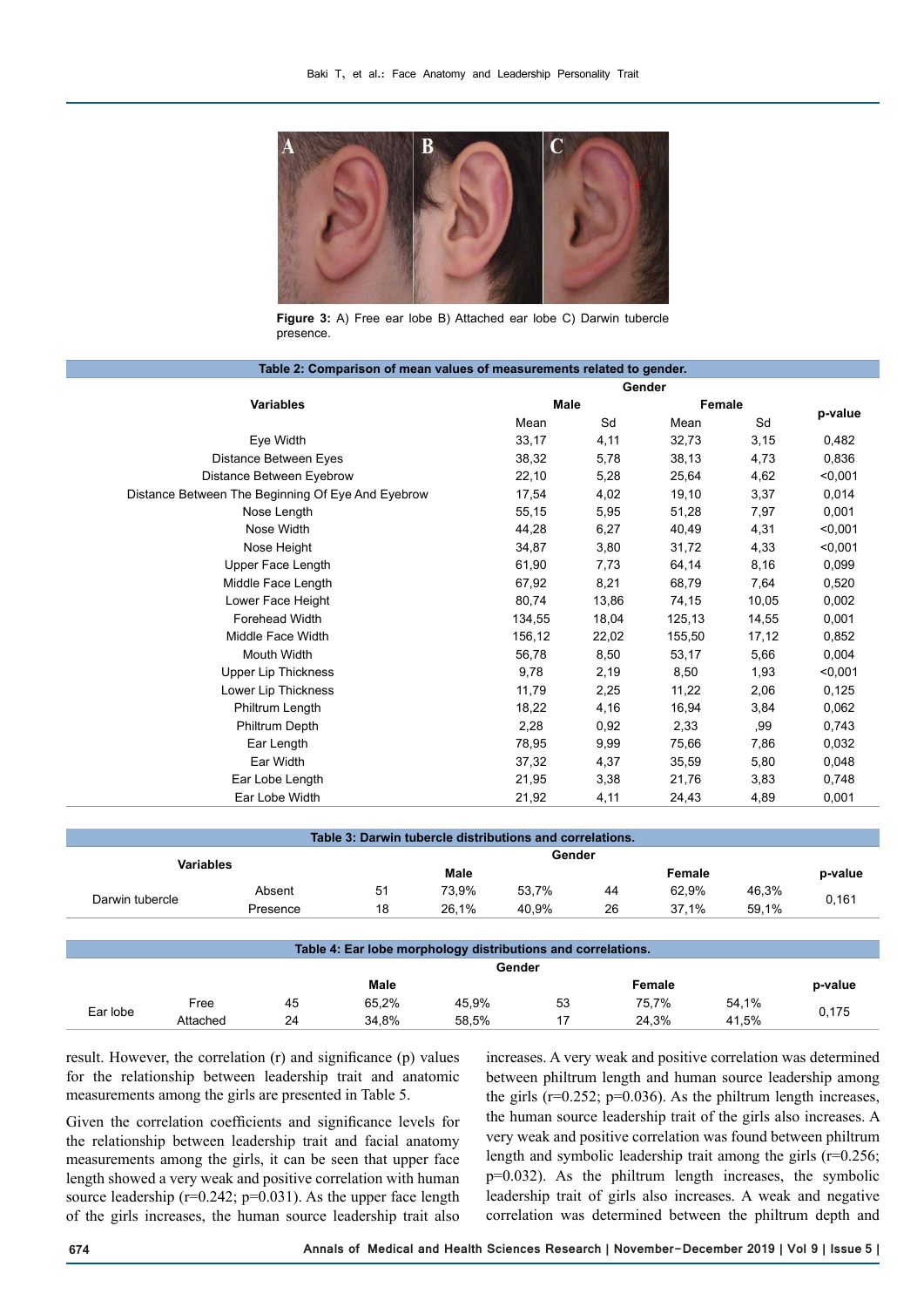| Table 5: Correlation coefficients and significance levels in female. |              |                                 |                            |                             |                               |  |  |  |
|----------------------------------------------------------------------|--------------|---------------------------------|----------------------------|-----------------------------|-------------------------------|--|--|--|
| <b>Variables</b>                                                     |              | <b>Structural</b><br>leadership | Human source<br>leadership | <b>Political leadership</b> | <b>Symbolic</b><br>leadership |  |  |  |
|                                                                      | r            | 0,049                           | 0,098                      | 0,194                       | 0,099                         |  |  |  |
| Eye Width                                                            | p            | 0,687                           | 0,421                      | 0,108                       | 0,413                         |  |  |  |
|                                                                      | r            | $-0,211$                        | 0,024                      | 0,068                       | $-0,006$                      |  |  |  |
| <b>Distance Between Eyes</b>                                         | p            | 0,080                           | 0,844                      | 0,574                       | 0,963                         |  |  |  |
|                                                                      | r            | $-0,117$                        | 0,170                      | 0,123                       | 0,011                         |  |  |  |
| Distance Between Eyebrow                                             | p            | 0,333                           | 0,159                      | 0,310                       | 0,931                         |  |  |  |
| Distance Between The Beginning of                                    | r            | $-0,005$                        | 0,139                      | $-0,031$                    | 0,086                         |  |  |  |
| Eye And Eyebrow                                                      | p            | 0,969                           | 0,250                      | 0,799                       | 0,478                         |  |  |  |
|                                                                      | r            | $-0,037$                        | $-0,113$                   | 0,040                       | $-0,034$                      |  |  |  |
| Nose Length                                                          | p            | 0,761                           | 0,351                      | 0,744                       | 0,780                         |  |  |  |
| Nose Width                                                           | r            | $-0,073$                        | 0,088                      | 0,104                       | 0,012                         |  |  |  |
|                                                                      | p            | 0,549                           | 0,466                      | 0,393                       | 0,920                         |  |  |  |
| Nose Heigth                                                          | r            | 0,038                           | 0,032                      | 0,025                       | 0,021                         |  |  |  |
|                                                                      | p            | 0,756                           | 0,794                      | 0,836                       | 0,861                         |  |  |  |
|                                                                      | $\mathsf{r}$ | $-0,204$                        | 0,242                      | 0,069                       | $-0,009$                      |  |  |  |
| Upper Face Length                                                    | p            | 0,091                           | 0,031                      | 0,568                       | 0,941                         |  |  |  |
|                                                                      | r            | $-0,017$                        | 0,106                      | 0,062                       | 0,076                         |  |  |  |
| Middle Face Length                                                   | p            | 0,890                           | 0,383                      | 0,612                       | 0,533                         |  |  |  |
|                                                                      | r            | 0,006                           | 0,103                      | 0,111                       | 0,137                         |  |  |  |
| Lower Face Length                                                    | p            | 0,960                           | 0,396                      | 0,359                       | 0,256                         |  |  |  |
| Forehead Width                                                       | $\mathsf{r}$ | $-0,034$                        | 0,143                      | 0,113                       | 0,079                         |  |  |  |
|                                                                      | р            | 0,782                           | 0,236                      | 0,350                       | 0,515                         |  |  |  |
| Middle Face Width                                                    | $\mathsf{r}$ | $-0,006$                        | 0,124                      | 0,152                       | 0,100                         |  |  |  |
|                                                                      | p            | 0,961                           | 0,307                      | 0,210                       | 0,411                         |  |  |  |
| Mouth Width                                                          | $\mathsf{r}$ | $-0,165$                        | 0,033                      | 0,067                       | 0,028                         |  |  |  |
|                                                                      | p            | 0,172                           | 0,785                      | 0,579                       | 0,815                         |  |  |  |
| <b>Upper Lip Thickness</b>                                           | r            | 0,150                           | $-0,004$                   | 0,185                       | 0,217                         |  |  |  |
|                                                                      | p            | 0,214                           | 0,973                      | 0,124                       | 0,072                         |  |  |  |
| Lower Lip Thickness                                                  | $\mathsf{r}$ | 0,046                           | 0,205                      | 0,223                       | 0,189                         |  |  |  |
|                                                                      | p            | 0,706                           | 0,089                      | 0,063                       | 0,117                         |  |  |  |
| Philtrum Length                                                      | $\mathsf{r}$ | 0,091                           | 0,252                      | 0,191                       | 0,256                         |  |  |  |
|                                                                      | p            | 0,452                           | 0,036                      | 0,113                       | 0,032                         |  |  |  |
| Philtrum Depth                                                       | $\mathsf{r}$ | $-0,116$                        | $-0,359$                   | $-0,216$                    | $-0,179$                      |  |  |  |
|                                                                      | p            | 0,340                           | 0,002                      | 0,073                       | 0,138                         |  |  |  |
| Ear Length                                                           | $\mathsf{r}$ | $-0,066$                        | $-0,034$                   | $-0,089$                    | $-0,033$                      |  |  |  |
|                                                                      | p            | 0,586                           | 0,782                      | 0,463                       | 0,788                         |  |  |  |
| Ear Width                                                            | $\mathsf{r}$ | 0,043                           | $-0,010$                   | 0,031                       | $-0,060$                      |  |  |  |
|                                                                      | p            | 0,723                           | 0,937                      | 0,797                       | 0,619                         |  |  |  |
| Ear Lobe Length                                                      | r            | $-0,061$                        | $-0,231$                   | $-0,106$                    | $-0,113$                      |  |  |  |
|                                                                      | p            | 0,614                           | 0,055                      | 0,382                       | 0,353                         |  |  |  |
| Ear Lobe Width                                                       | r            | $-0,034$                        | 0,047                      | $-0,051$                    | 0,003                         |  |  |  |
|                                                                      | p            | 0,783                           | 0,698                      | 0,678                       | 0,977                         |  |  |  |

human source leadership trait of girls (r=-0.359; p=0.002). As the philtrum depth increases, the human source leadership trait of girls also increases.

## **Discussion**

In a study on the facial appearance and personality traits, Kosif et al., reported that, for the girls, there were weaknegative correlation between nose height and extraversion, very weak-positive correlation between nose height and sense of responsibility, weak-positive correlation between upper face length and negative worthiness, very weak-positive correlation between lower face length and openness to innovation, a weakpositive correlation between negative worthiness and distance between the eyes, and a weak-negative correlation between

compatibility/adaptability ad distance between the eyes. For the boys, the authors reported that there were strong-negative correlation between negative worthiness and facial width and weak-negative correlation between emotional inconsistency and upper face length. However, the leadership trait was not analyzed. [13] In the present study, however, no significant relationship was found between the leadership traits of male participants and their anatomic facial measurements, whereas the philtrum length and depth were found to be correlated with leadership trait among the female participants. In their study, Dimberg et al. showed the angry, happy, and neutral face photos to the participants, and the EMG activities of the faces were measured. Finally, the authors determined that both of the negative and positive emotional reactions might be evoked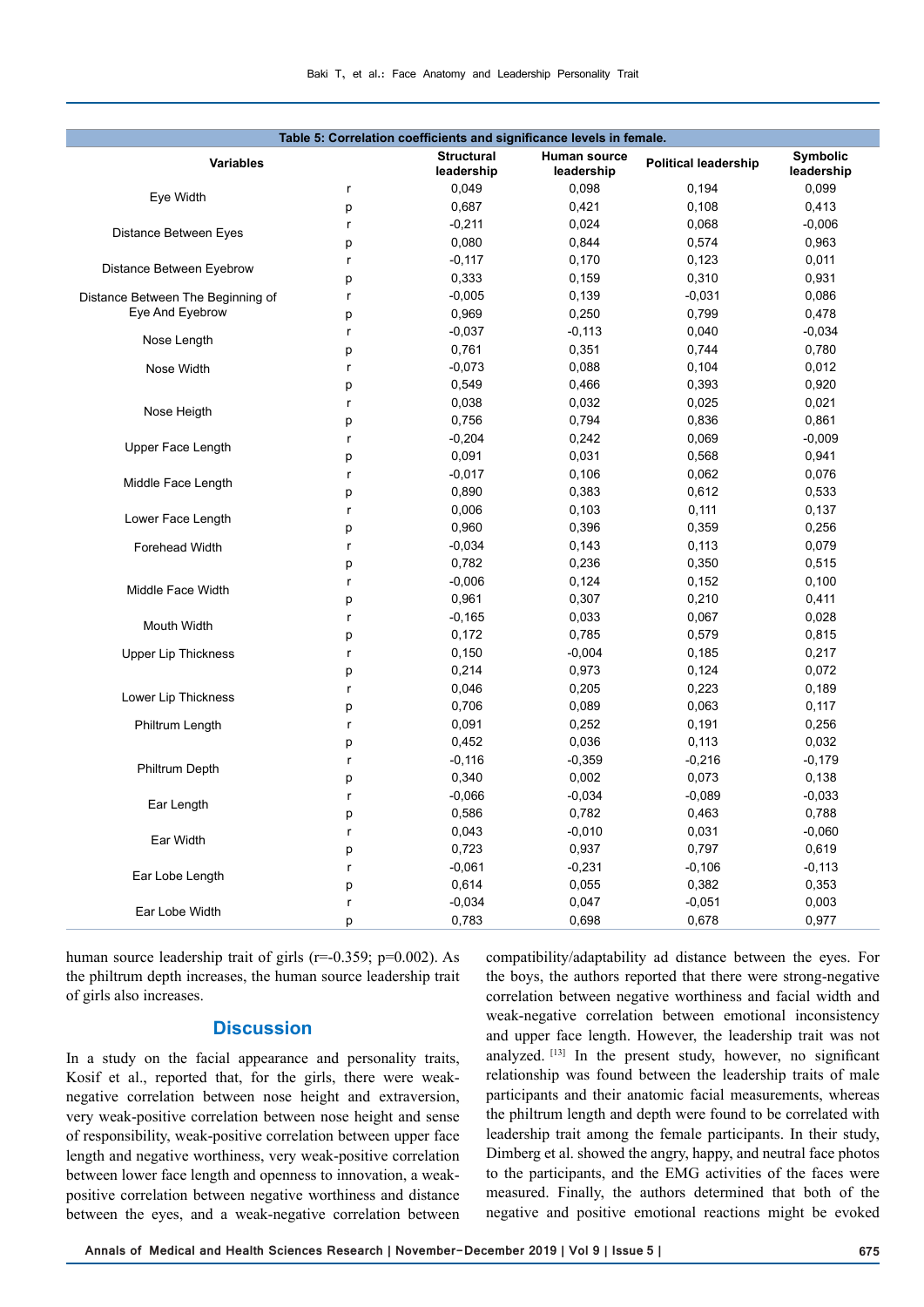unconsciously. [14] In that study, the anatomic facial measurements and leadership traits were not analyzed. In their study, Alrajih et al. investigated the facial characteristics of the businessmen and the relationship with perceived authority, reliability, aggressiveness, attractiveness, and success. They determined that the faces of businessmen provided useful information for successfully estimating the perceived authority and success characteristics and these characteristics were closely related with the face width-height ratio. The anatomic measurements performed in the study of Alrajih et al. and in the present study were different. [15] They involved only the male participants in their study and the leadership trait among the personality traits was not analyzed. In the present study, however, the leadership traits and anatomic facial measurements of participants were analyzed, but no significant result was achieved for the male participants. In their study, Turan et al. analyzed the distance and angle measurements of Turkish young adults by taking face photos from the frontal point of view, and they compared the mean results of women and men. In conclusion, they reported that, when compared to the girls, the boys were found to have a wider and higher face. The lower and upper lip thickness values of the women were found to be higher than those of men. [16] In the present study, the upper lip thickness, lower face length, and forehead width values were found to be statistically significantly higher among male participants. In this study, in which we investigated the relationship between leadership trait and facial anatomy, we also determined that there were a negative correlation between philtrum depth and human source leadership trait and positive correlations between philtrum length and human source leadership trait and between philtrum length and symbolic leadership trait.

In their study, Lewis et al. investigated the relationship of width-height ratio of all the previous USA presidents and the current president with the motivation of success, authority, decisiveness, peaceful policy, and violence, and they reported that the face width-height ratio might be related to authority and violence, as well as the motivation of success. [17] In their study, Qin et al. concluded that the personality traits of girls might be more accurately estimated when compared to the boys. [18] Borkenau et al. showed 3 different face photos to the participants and asked them to rate their personality traits. In conclusion, it was determined that the extrovert persons generally have more vivacious facial expressions. [19] In these studies, the personality traits were analyzed, but the leadership trait was not examined. Zebrowitz et al. found that, for the men, the ones defined as attractive and honest based on the shape of their faces in the early periods of their lives have personality traits that are in corroboration with those estimations made years before. For the girls, the ones defined as attractive because of the shape of their faces in the early periods of their lives have personality traits that are in harmony with the attractiveness in the course of time. [20] In the present study, no anatomic measurement was performed on the face.

In this study, we examined the relationship between facial anatomy and leadership trait. The participants were asked to take part in a 32-item questionnaire about the leadership trait.

As a result of the statistical analyses, it was determined that there was no significant relationship between leadership traits and facial anatomy among the male participants. Among the female participants, however, there was a positive correlation between upper face length and human source leadership trait. Moreover, it was also determined that, among the girls, there were negative correlation between philtrum depth and human source leadership trait and positive correlations between philtrum length and human source leadership trait and between philtrum length and symbolic leadership trait. Among the girls, the leadership traits were found to be correlated with the anatomic structure of face, even if the correlation was weak.

## **Conclusion**

In the present study, we revealed that the philtrum length and upper face length of girls might provide an insight into the leadership traits. We hope to contribute to the disciplines examining the anatomic characteristics of the face such as anatomy, psychiatry, human resources departments, information technology, forensic medicine, and anthropology.

#### **Competing Interest**

The authors declare that they have no competing interests.

### **References**

- 1. Claes P, Liberton DK, Daniels K, Rosana KM, Quillen EE, Pearson LN, et al. Modeling 3D facial shape from DNA. Plos Genetics. 2014;10:e1004224.
- 2. Petrican R, Todorov A, Grady C. Personality at face value: Facial appearance predicts self and other personality judgments among strangers and spouses. Journal of Nonverbal Behavior. 2014;38:259-277.
- 3. Niedenthal PM, Brauer M, Robin L, Innes-Ker A. Adult attachment and the perception of facial expression of emotion. J Pers Soc Psychol. 2002;82:419-433.
- 4. Yan X, Andrews TJ, Young AW. Cultural similarities and differences in perceiving and recognizing facial expressions of basic emotions. Journal of Experimental Psychology: Human Perception and Performance. 2016;42:423.
- 5. Knutson B. Facial expressions of emotion influence interpersonal trait inferences. Journal of Nonverbal Behavior. 1996;20:165-182.
- 6. Borman H, Ozgür F, Gürsu G. Evaluation of soft-tissue morphology of the face in 1,050 young adults. Annals of Plastic Surgery. 1999;42:280-288
- 7. Ozkoçak V, Ozdemir F. Anadolu erkeklerine ait yüz ölçümleri arasındaki ilişkinin incelenmesi. ASEAD. 2017;4:176-186.
- 8. Onal T. Üniversite öğrencilerinin yüz antropometrik ölçümlerinin artistik anatomi açısından fotografik analiz yöntemleriyle değerlendirilmesi. Doktora Tezi, Trakya Üniversitesi Sağlık Bilimleri Enstitüsü. 2014:89s.
- 9. Asghari A, Rajaeih S, Hassannia F, Tavakolifard N, Neisyani HF, Kamrava SK, et al. Photographic facial soft tissue analysis of healthy Iranian young adults: Anthropometric and angular measurements. Med J Islam Repub Iran. 2014;28:1-8.
- 10. Akhter Z, Banu MLA, Alam MM, Hossain S, Nazneen M. Photoanthropometric study on face among Garo adult females of Bangladesh. Bangladesh Med Res Counc Bull. 2013;39:61-64.
- 11. Dereli M. İlköğretim okulu müdürlerinin liderlik davranışları. Yüksek Lisans Tezi, Orta Doğu Teknik Üniversitesi Eğitim Bilimleri Enstitüsü. Ankara, 2003:87s.
- 12. Astley SJ, Stachowiak J, Clarren SK, Clausen C. Application of the